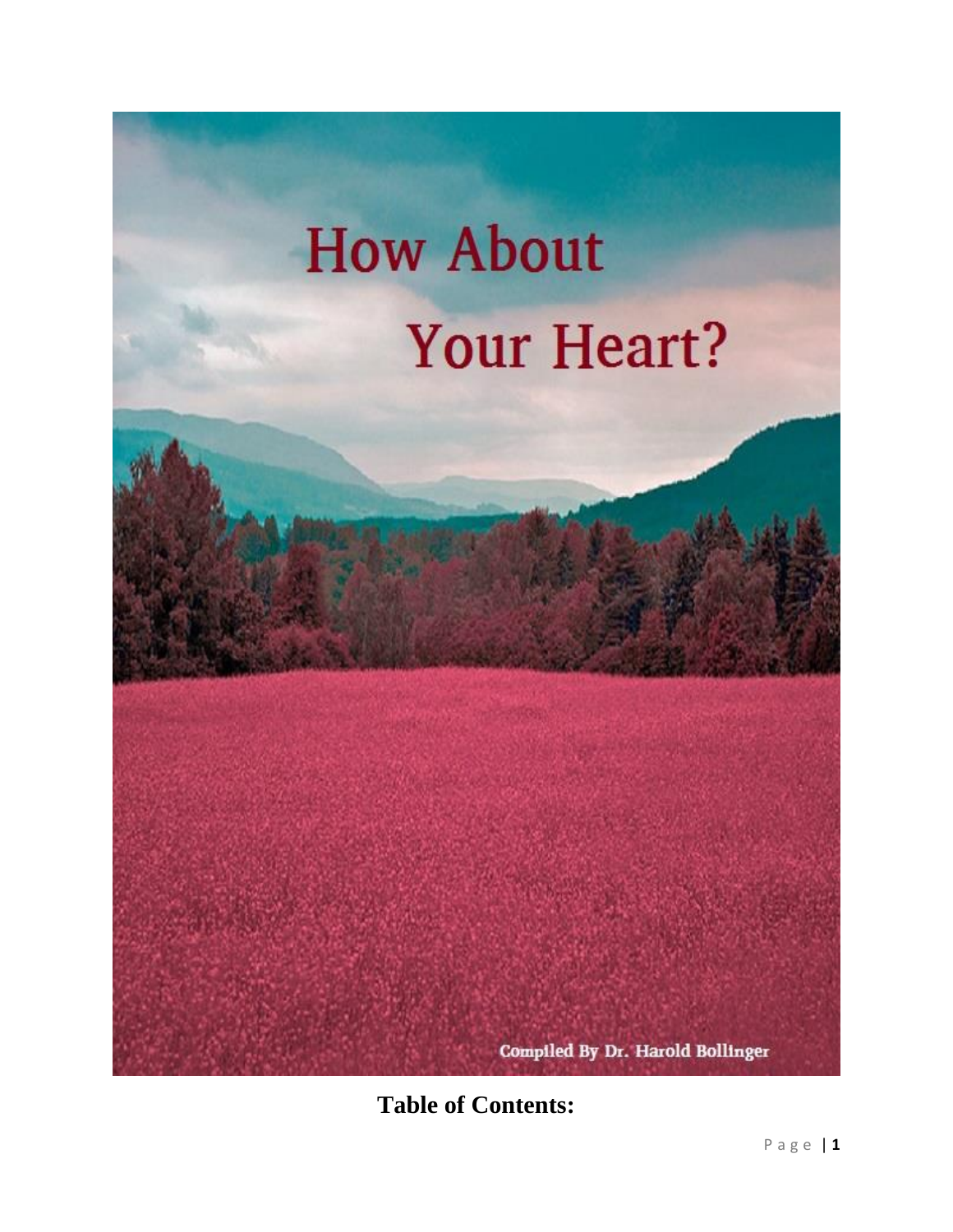Receptive Hearts

[Agony, In Heart](http://bible.knowing-jesus.com/topics/Agony,-In-Heart)

[Changed Heart](http://bible.knowing-jesus.com/topics/Changed-Heart)

[Condemned Hearts](http://bible.knowing-jesus.com/topics/Condemned-Hearts)

[Deceitful Hearts](http://bible.knowing-jesus.com/topics/Deceitful-Hearts)

[Desires of the Heart](http://bible.knowing-jesus.com/topics/Desires-Of-The-Heart)

[Divided Hearts](http://bible.knowing-jesus.com/topics/Divided-Hearts)

[Evil Hearts](http://bible.knowing-jesus.com/topics/Evil-Hearts)

God and [the Heart](http://bible.knowing-jesus.com/topics/God-And-The-Heart)

[God Searching Hearts](http://bible.knowing-jesus.com/topics/God-Searching-Hearts)

[Hardened Hearts](http://bible.knowing-jesus.com/topics/Hardened-Hearts)

[Hardness of Heart](http://bible.knowing-jesus.com/topics/Hardness-Of-Heart)

[Heart, Affections Of](http://bible.knowing-jesus.com/topics/Heart,-Affections-Of)

[Heart, And Holy Spirit](http://bible.knowing-jesus.com/topics/Heart,-And-Holy-Spirit)

[Heart, Divine](http://bible.knowing-jesus.com/topics/Heart,-Divine)

[Heart, Fallen and Redeemed](http://bible.knowing-jesus.com/topics/Heart,-Fallen-And-Redeemed) [Heart, Human](http://bible.knowing-jesus.com/topics/Heart,-Human)

[Heart, Known To God](http://bible.knowing-jesus.com/topics/Heart,-Known-To-God)

[Heart, Of Unregenerate People](http://bible.knowing-jesus.com/topics/Heart,-Of-Unregenerate-People)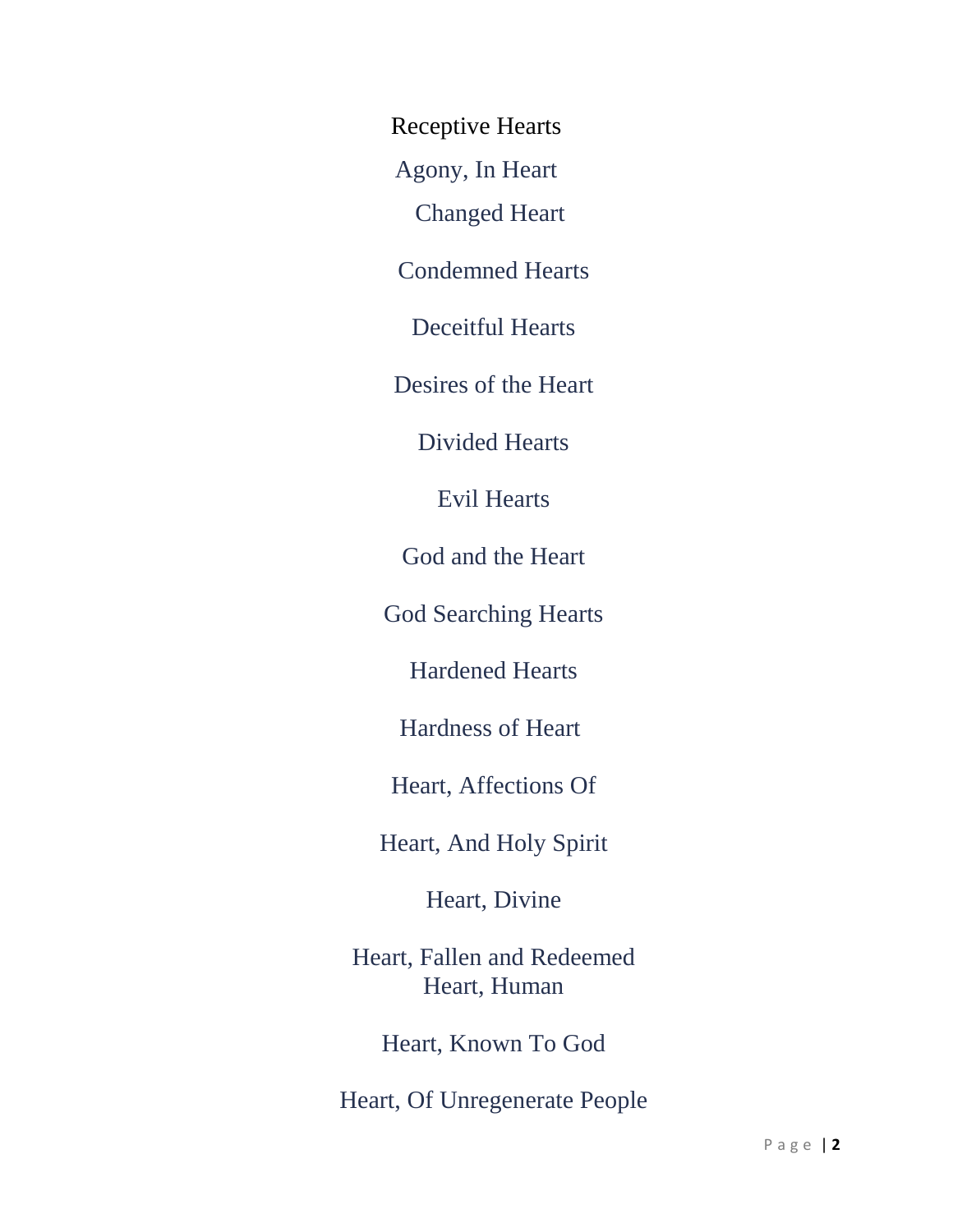[Heart, Renewed](http://bible.knowing-jesus.com/topics/Heart,-Renewed)

[How Jesus Knows the Heart](http://bible.knowing-jesus.com/topics/How-Jesus-Knows-The-Heart)

[Nature of the Heart](http://bible.knowing-jesus.com/topics/Nature-Of-The-Heart)

[New Hearts](http://bible.knowing-jesus.com/topics/New-Hearts)

[Proud Hearts](http://bible.knowing-jesus.com/topics/Proud-Hearts)

[Purity of Heart](http://bible.knowing-jesus.com/topics/Purity-Of-Heart)

[Receptive Hearts](http://bible.knowing-jesus.com/topics/Receptive-Hearts)

[Renewed Heart](http://bible.knowing-jesus.com/topics/Renewed-Heart)

[Searching the Heart](http://bible.knowing-jesus.com/topics/Searching-The-Heart)

[Sinful Hearts](http://bible.knowing-jesus.com/topics/Sinful-Hearts)

[Singleness of Heart](http://bible.knowing-jesus.com/topics/Singleness-Of-Heart)

[Worship with the Heart](http://bible.knowing-jesus.com/topics/Worship-With-The-Heart)

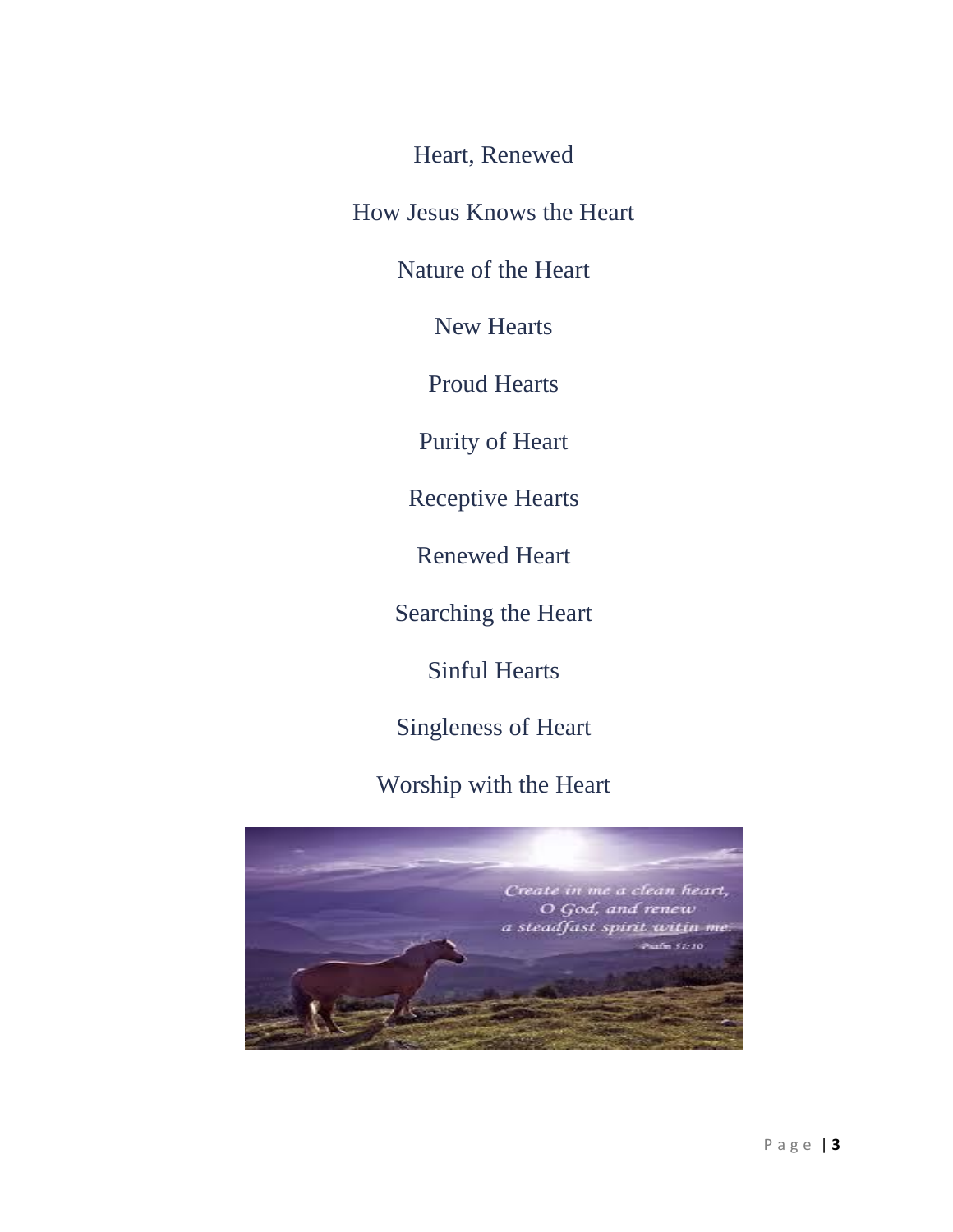## **[Agony, In Heart](http://bible.knowing-jesus.com/topics/Agony,-In-Heart)**

### **Deut. 2:25**

 Beginning today I will make all people throughout the earth terrified of you. When they hear reports about you, they will tremble with dread and fear.'

### **Isaiah 65:14**

You will cry in sorrow and despair, while my servants sing for joy.

### **[Changed Heart](http://bible.knowing-jesus.com/topics/Changed-Heart)**

# **2 Cor. 5:17**

 What this means is that those who become Christians become new persons. They are not the same anymore, for the old life is gone. A new life has begun!

# **Psalm 51:10**

Create in me a clean heart, O God. Renew a right spirit within me.

# **[Condemned Hearts](http://bible.knowing-jesus.com/topics/Condemned-Hearts)**

## **Proverbs 11:20**

 The Lord hates people with twisted hearts, but he delights in those who have integrity.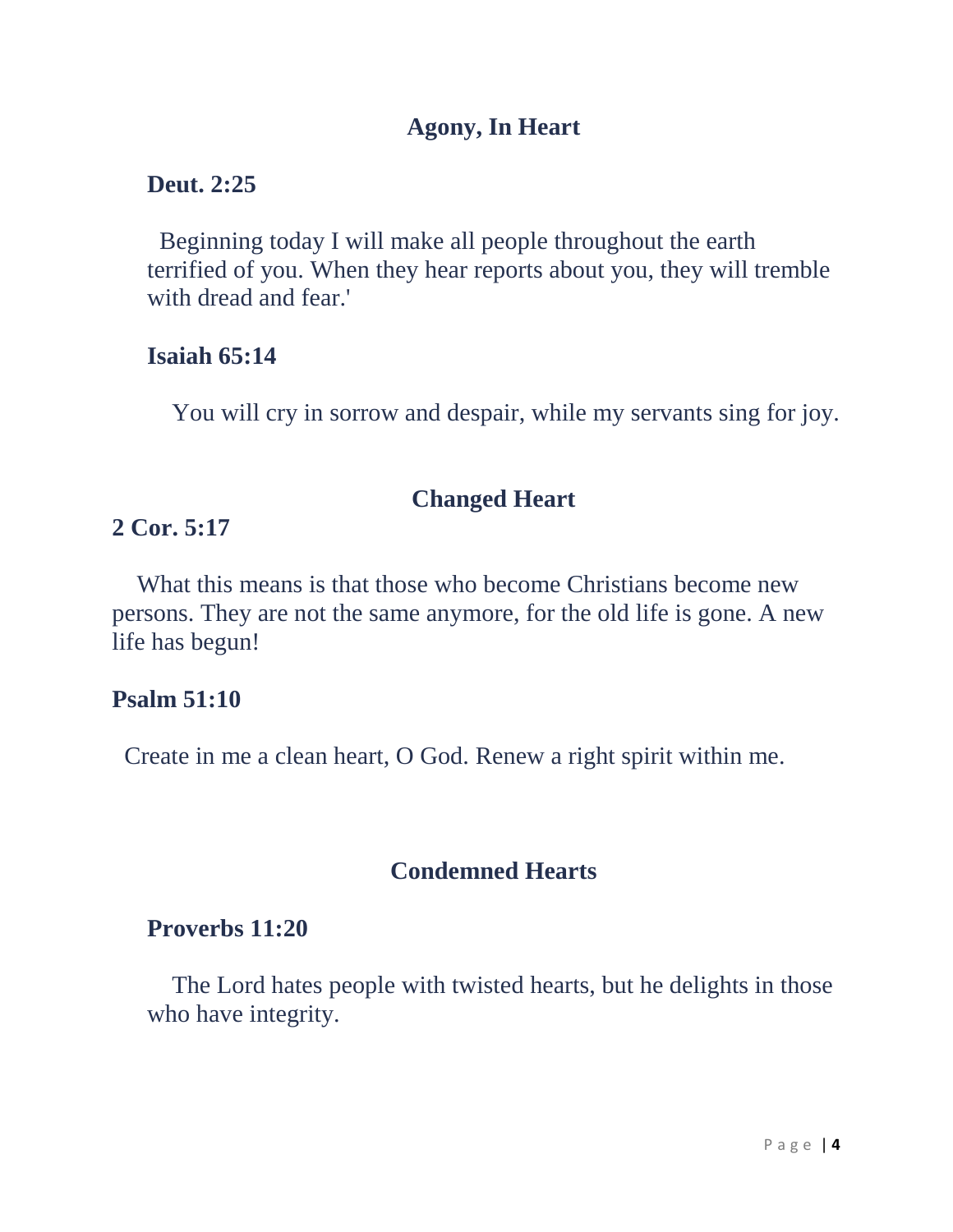# **[Deceitful Hearts](http://bible.knowing-jesus.com/topics/Deceitful-Hearts)**

## **Jeremiah 17:19**

 Then the Lord said to me, "Go and stand in the gates of Jerusalem, first at the gate where the king goes out, and then at each of the other gates.

# **[Desires of the Heart](http://bible.knowing-jesus.com/topics/Desires-Of-The-Heart)**

# **Psalm 32:4**

 For day and night thy hand was heavy upon me: my moisture is turned into the drought of summer. Selah.



# **[Divided Hearts](http://bible.knowing-jesus.com/topics/Divided-Hearts)**

# **James 4:8**

 Draw nigh to God, and he will draw nigh to you. Cleanse your hands, ye sinners; and purify your hearts, ye double minded.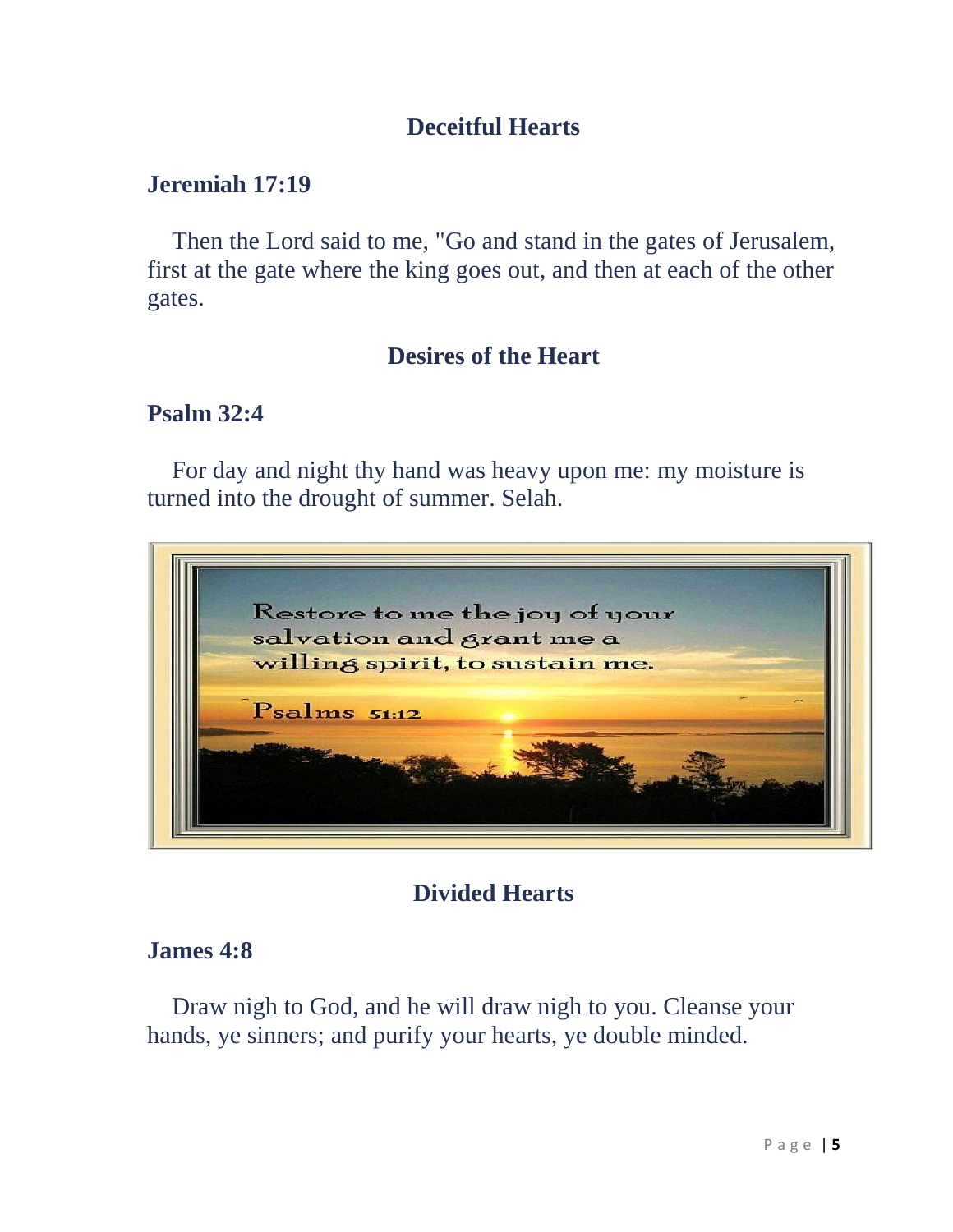### **[Evil Hearts](http://bible.knowing-jesus.com/topics/Evil-Hearts)**

#### **Jeremiah 17:9**

 The heart is deceitful above all things, and desperately wicked: who can know it**?** 

#### **[God and the Heart](http://bible.knowing-jesus.com/topics/God-And-The-Heart)**

## **Luke 16:15**

 And he said unto them, ye are they which justify yourselves before men; but God knoweth your hearts: for that which is highly esteemed among men is abomination in the sight of God.

### **[God Searching Hearts](http://bible.knowing-jesus.com/topics/God-Searching-Hearts)**

## **Romans 8:27**

And he that searcheth the hearts knoweth what is the mind of the Spirit, because he maketh intercession for the saints according to the will of God.

# **[Hardened Hearts](http://bible.knowing-jesus.com/topics/Hardened-Hearts)**

#### **Ephes. 4:8**

Wherefore he saith, when he ascended up on high, he led captivity captive, and gave gifts unto men.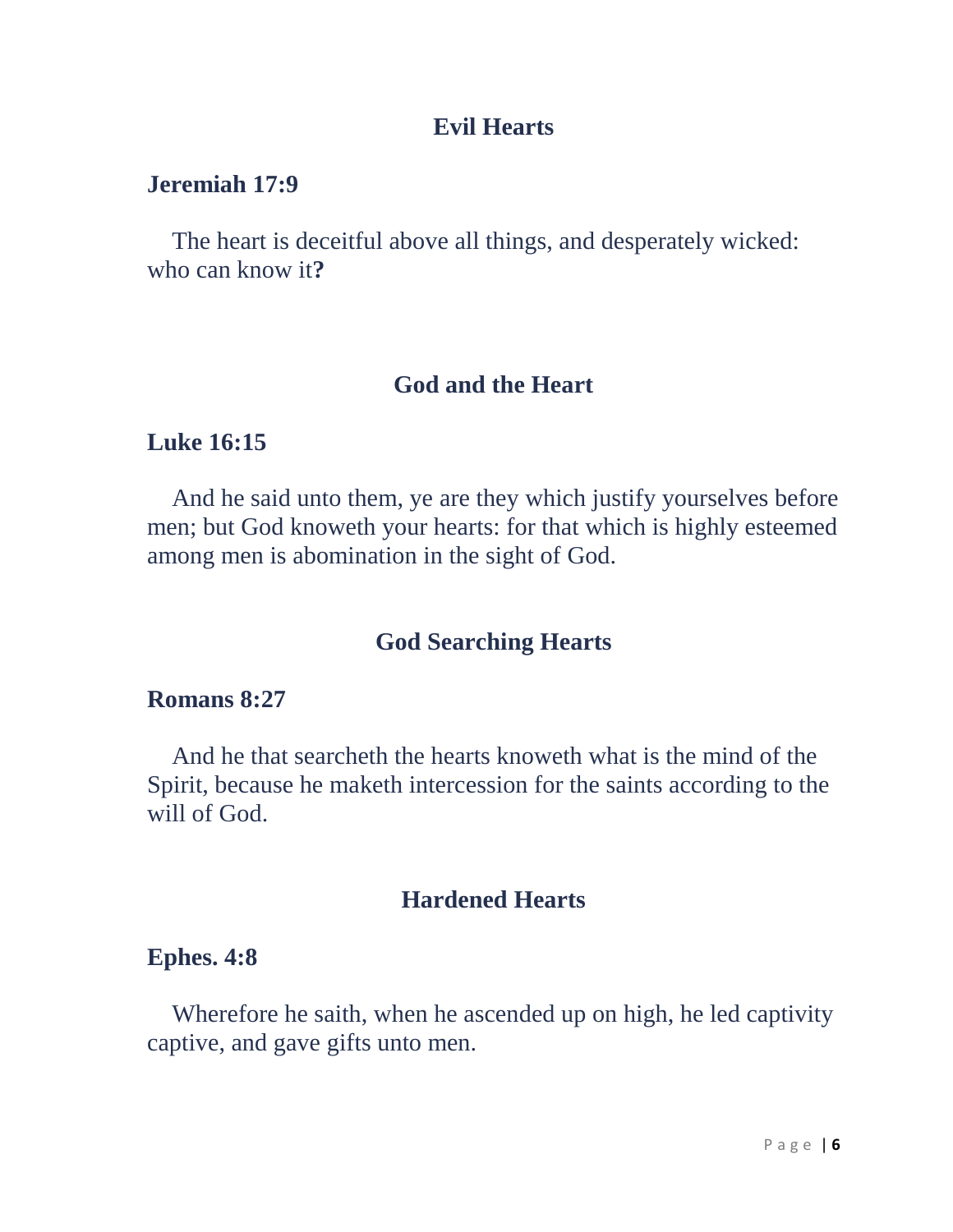# **[Hardness of Heart](http://bible.knowing-jesus.com/topics/Hardness-Of-Heart)**

### **Hebrews 3:7-9**

Wherefore (as the Holy Ghost saith, Today if ye will hear his voice, Harden not your hearts, as in the provocation, in the day of temptation in the wilderness: When your fathers tempted me, proved me, and saw my works forty years.

## **[Heart, Affections Of](http://bible.knowing-jesus.com/topics/Heart,-Affections-Of)**

### **Col. 3:1**

 If ye then be risen with Christ, seek those things which are above, where Christ sitteth on the right hand of God.



# **[Heart, And Holy Spirit](http://bible.knowing-jesus.com/topics/Heart,-And-Holy-Spirit)**

#### **[Jeremiah](http://bible.knowing-jesus.com/Jeremiah/24/7) 24:7**

'I will give them a heart to know me, for I am the LORD; and they will be my people, and I will be their God, for they will return to me with their whole heart.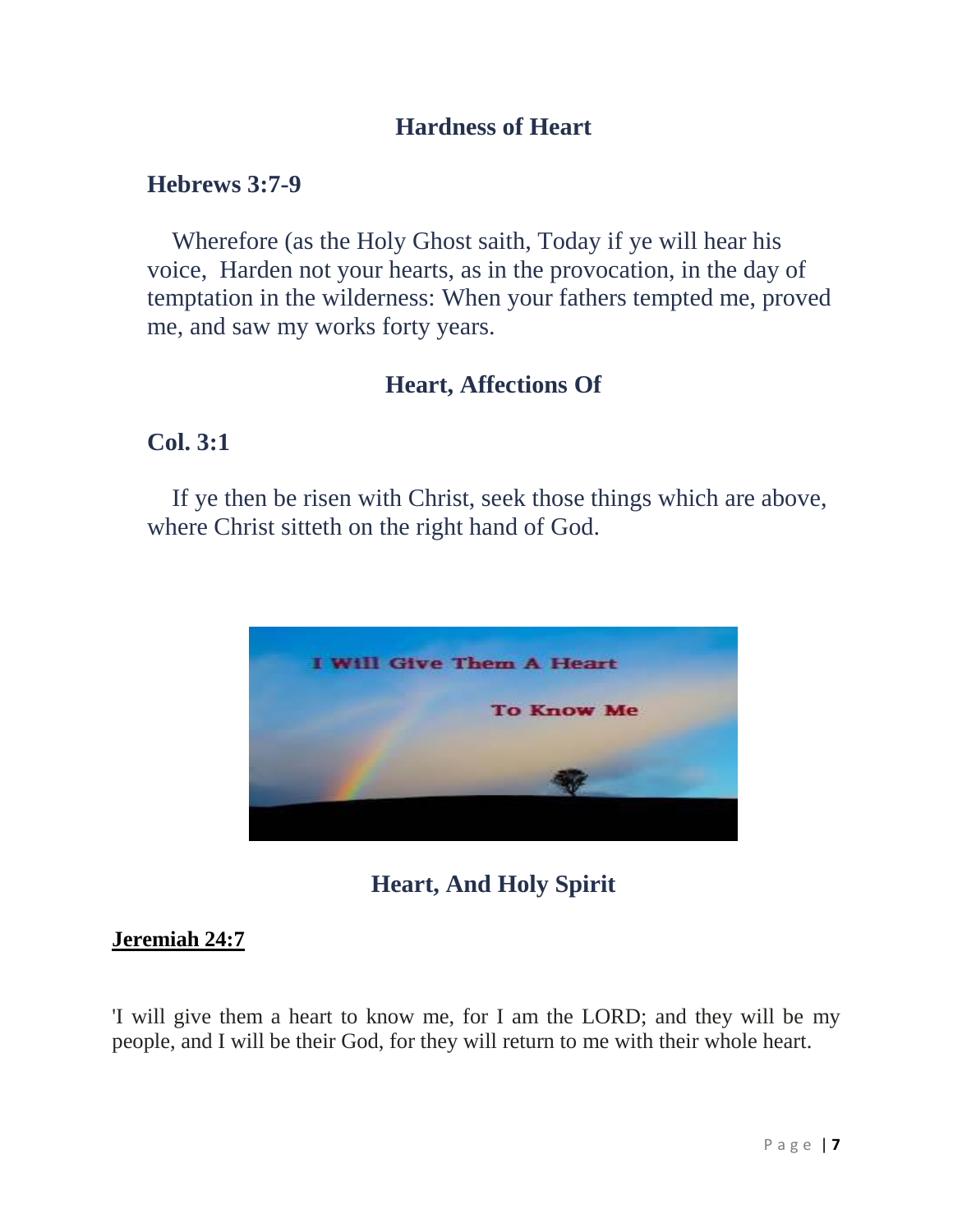### **[Heart, Divine](http://bible.knowing-jesus.com/topics/Heart,-Divine)**

### **Jeremiah 28:11**

And Hananiah spake in the presence of all the people, saying, thus saith the Lord; Even so will I break the yoke of Nebuchadnezzar king of Babylon from the neck of all nations within the space of two full years. And the prophet Jeremiah went his way.

### **[Heart, Fallen and Redeemed](http://bible.knowing-jesus.com/topics/Heart,-Fallen-And-Redeemed)**

#### **Acts 8:21-22**

 Thou hast neither part nor lot in this matter: for thy heart is not right in the sight of God. Repent therefore of this thy wickedness, and pray God, if perhaps the thought of thine heart may be forgiven thee.

#### **[The human](http://bible.knowing-jesus.com/topics/Heart,-Human) heart**

#### **Jeremiah 17:9**

The heart is deceitful above all things, and desperately wicked: who can know it?

#### **[Heart, Known To God](http://bible.knowing-jesus.com/topics/Heart,-Known-To-God)**

#### **Jeremiah 12:3**

But thou, O Lord, knowest me: thou hast seen me, and tried mine heart toward thee: pull them out like sheep for the slaughter, and prepare them for the day of slaughter.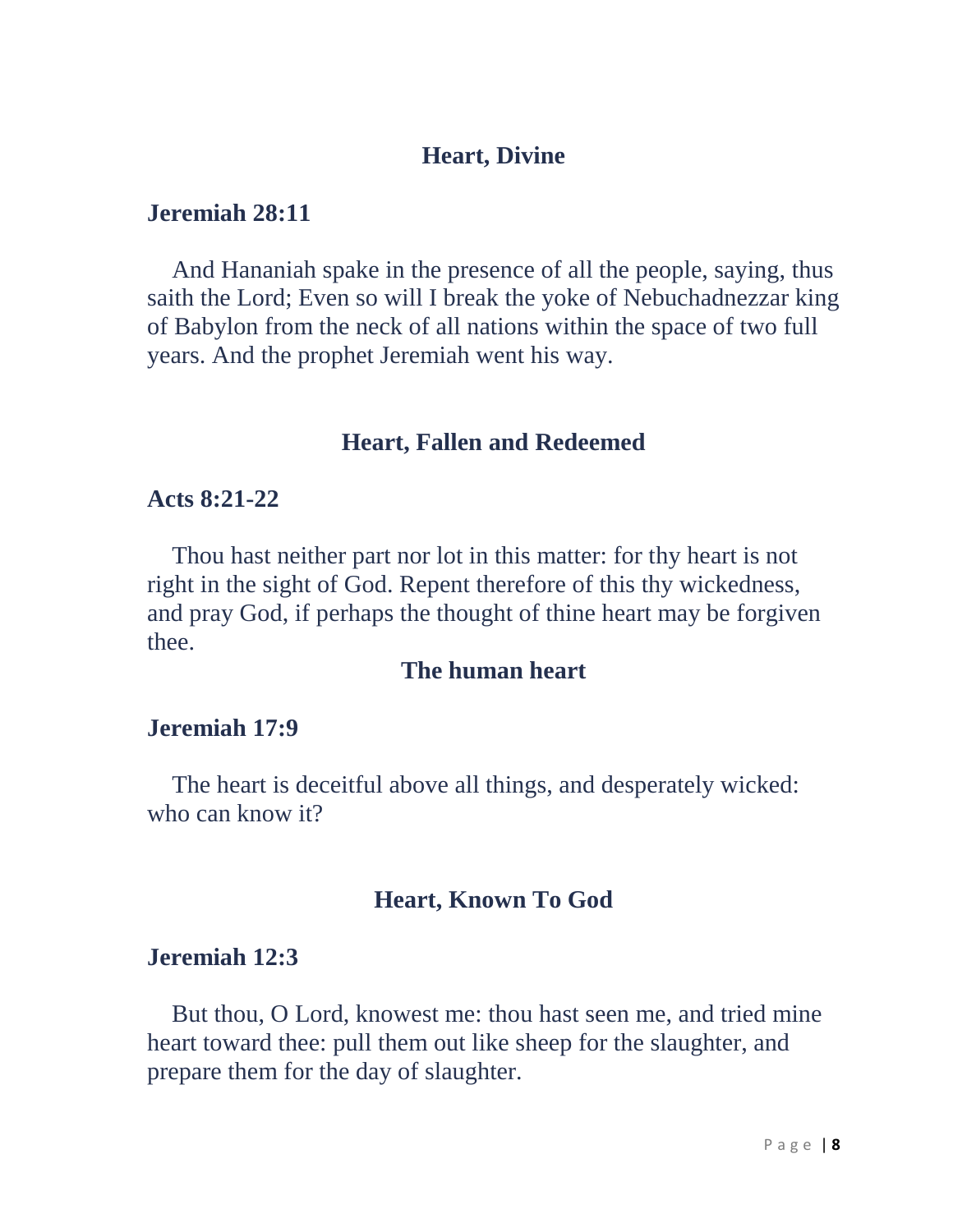# **[Heart, Of Unregenerate People](http://bible.knowing-jesus.com/topics/Heart,-Of-Unregenerate-People)**

# **Ezekiel 6:9**

And they that escape of you shall remember me among the nations whither they shall be carried captives, because I am broken with their whorish heart, which hath departed from me, and with their eyes, which go a whoring after their idols: and they shall lothe themselves for the evils which they have committed in all their abominations.

## **[Heart, Renewed](http://bible.knowing-jesus.com/topics/Heart,-Renewed)**

# **Psalm 51:10**

Create in me a clean heart, O God; and renew a right spirit within me.



# **Deut. 6:5**

 And thou shalt love the Lord thy God with all thine heart, and with all thy soul, and with all thy might.

# **[How Jesus Knows the Heart](http://bible.knowing-jesus.com/topics/How-Jesus-Knows-The-Heart)**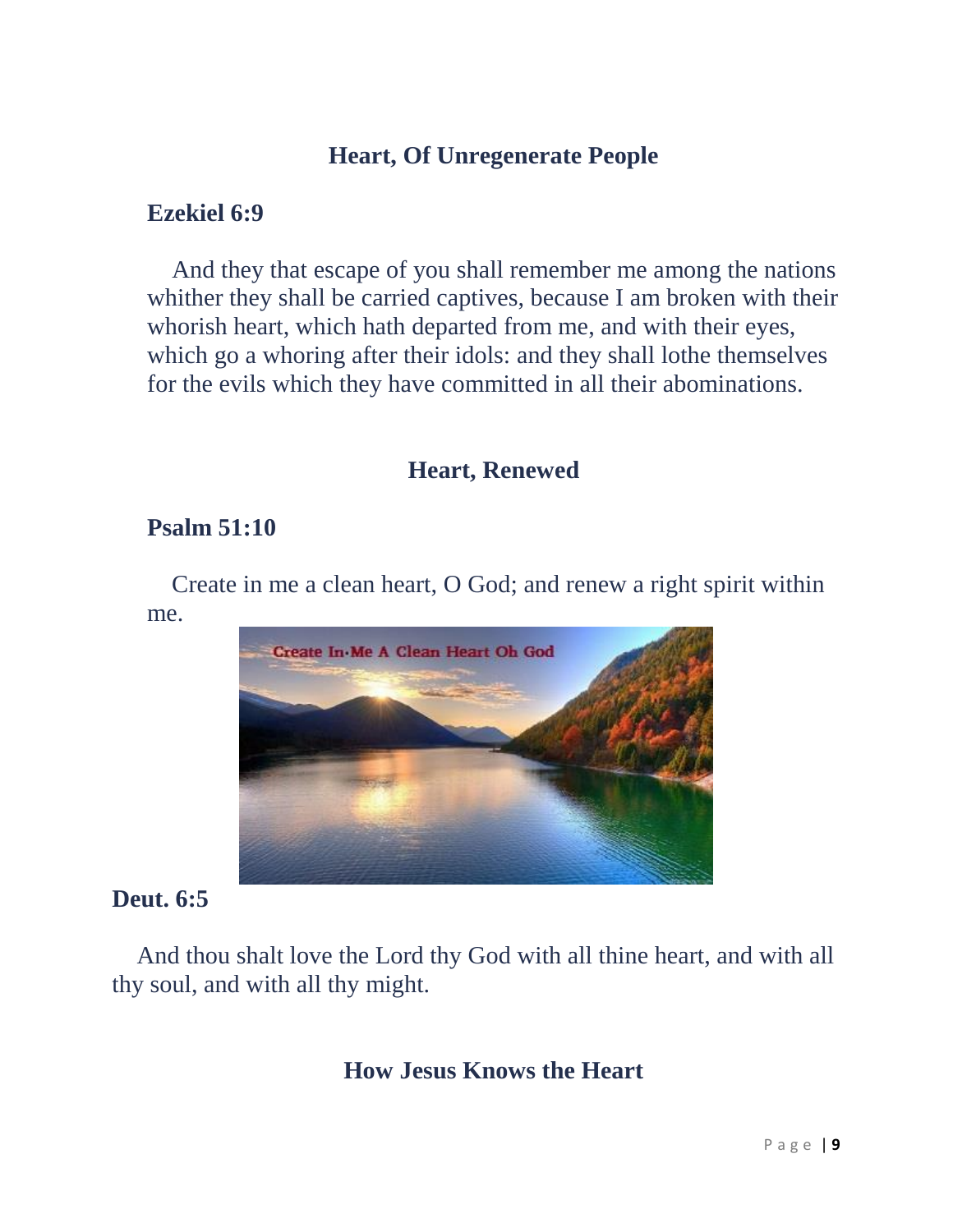#### **Acts 15:8**

And God, which knoweth the hearts, bare them witness, giving them the Holy Ghost, even as he did unto us;

#### **[Nature of the Heart](http://bible.knowing-jesus.com/topics/Nature-Of-The-Heart)**

### **Zech. 7:12**

Yea, they made their hearts as an adamant stone, lest they should hear the law, and the words which the Lord of hosts hath sent in his spirit by the former prophets: therefore came a great wrath from the Lord of hosts

### **[New Hearts](http://bible.knowing-jesus.com/topics/New-Hearts)**

#### **Ezekiel 36:26**

 A new heart also will I give you, and a new spirit will I put within you: and I will take away the stony heart out of your flesh, and I will give you a heart of flesh.

#### **[Proud Hearts](http://bible.knowing-jesus.com/topics/Proud-Hearts)**

#### **Proverbs 16:5**

 Every one that is proud in heart is an abomination to the Lord: though hand join in hand, he shall not be unpunished.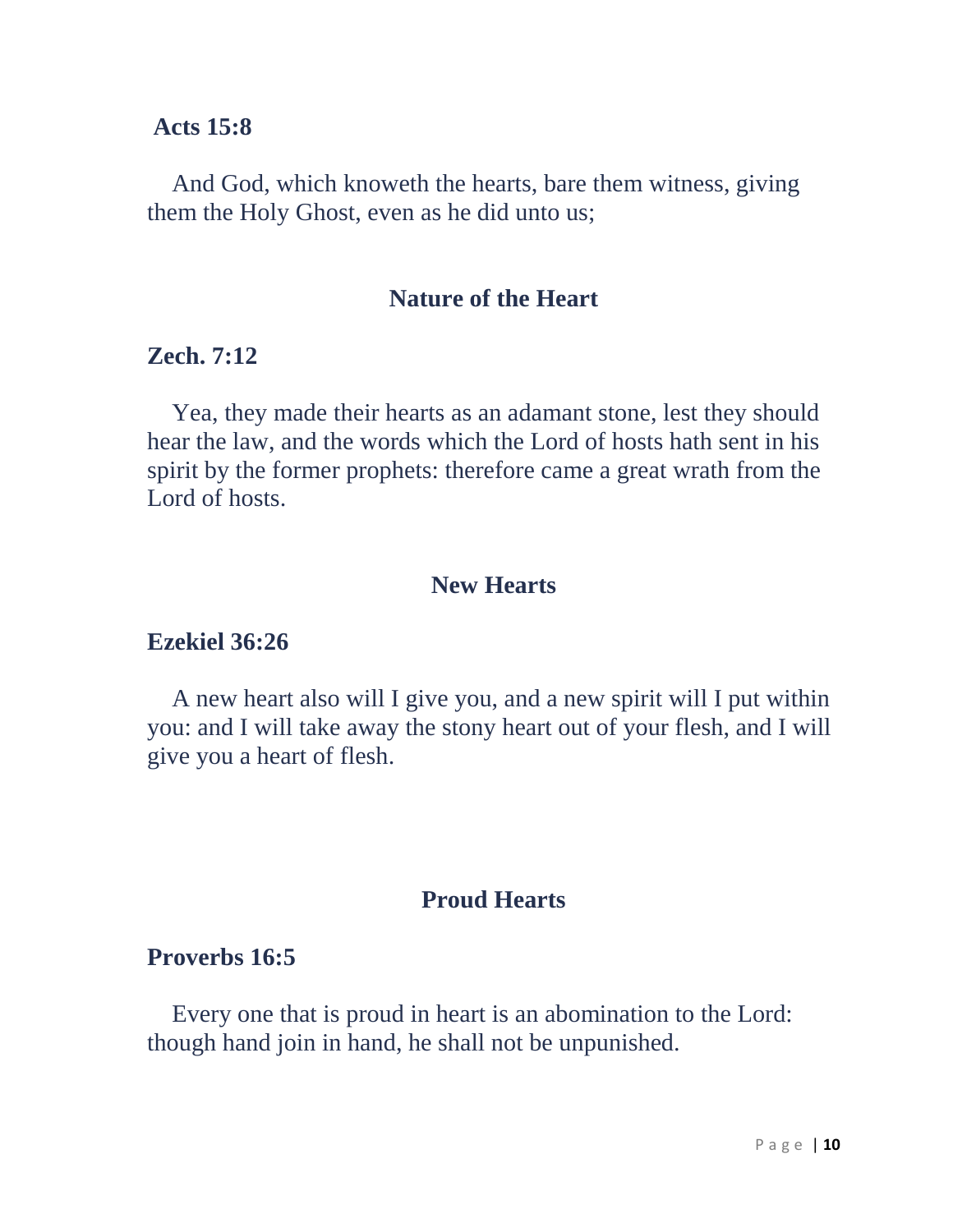# **[Purity of Heart](http://bible.knowing-jesus.com/topics/Purity-Of-Heart)**

# **Matthew 5:8**

Blessed are the pure in heart: for they shall see God.

## **[Receptive Hearts](http://bible.knowing-jesus.com/topics/Receptive-Hearts)**

## **Jeremiah 31:3**

The Lord hath appeared of old unto me, saying, Yea, I have loved thee with an everlasting love: therefore with lovingkindness have I drawn thee.

### **[Renewed Heart](http://bible.knowing-jesus.com/topics/Renewed-Heart)**

# **Acts 2:46**

And they, continuing daily with one accord in the temple, and breaking bread from house to house, did eat their meat with gladness and singleness of heart**,**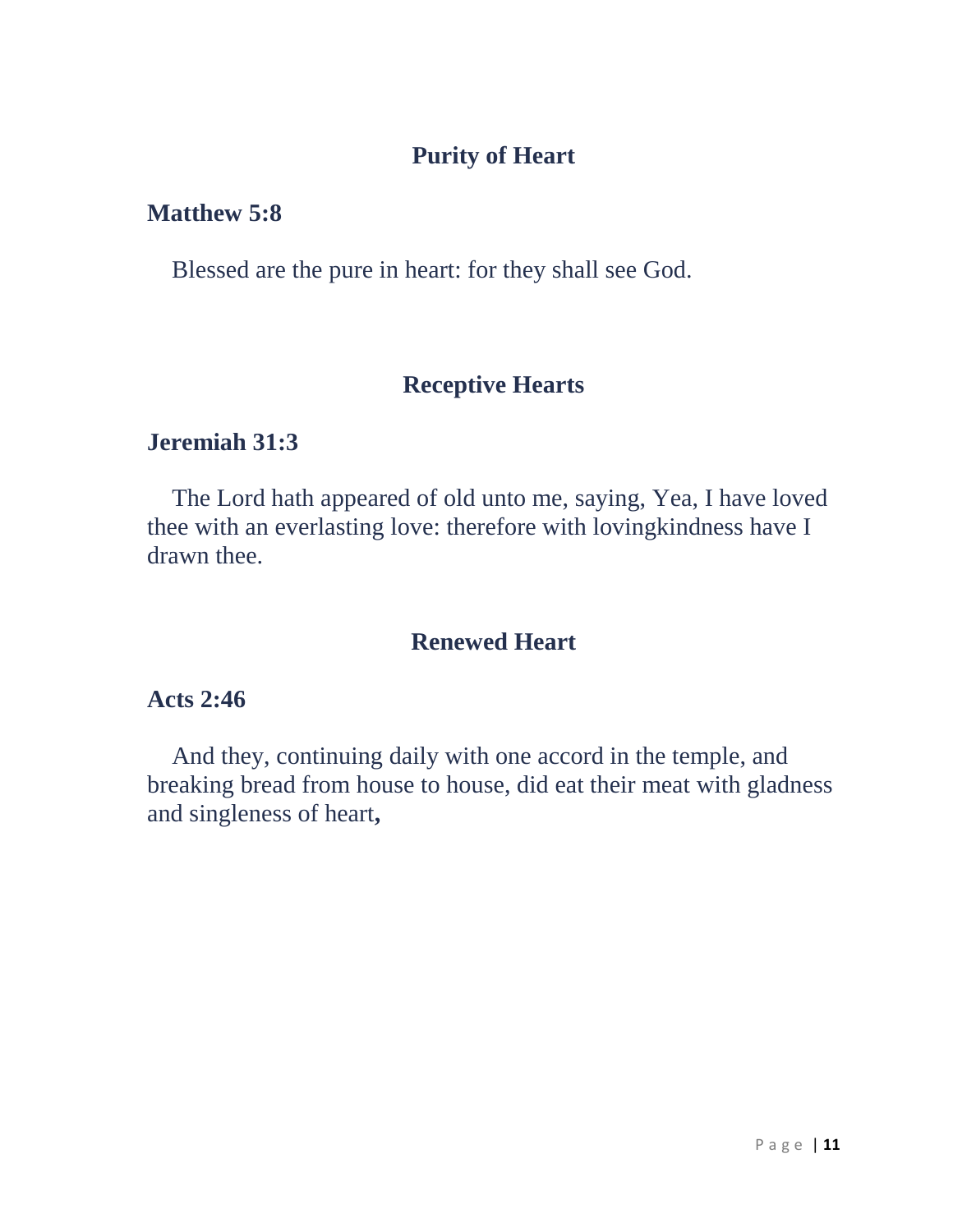

## **[Searching the Heart](http://bible.knowing-jesus.com/topics/Searching-The-Heart)**

### **Psalm 139:23**

 Search me, O God, and know my heart: try me, and know my thoughts:

## **[Sinful Hearts](http://bible.knowing-jesus.com/topics/Sinful-Hearts)**

## **Psalm 10:3**

 For the wicked boasteth of his heart's desire, and blesseth the covetous, whom the Lord abhorreth.

### **[Singleness of Heart](http://bible.knowing-jesus.com/topics/Singleness-Of-Heart)**

### **Matthew 6:22**

 The light of the body is the eye: if therefore thine eye be single, thy whole body shall be full of light.